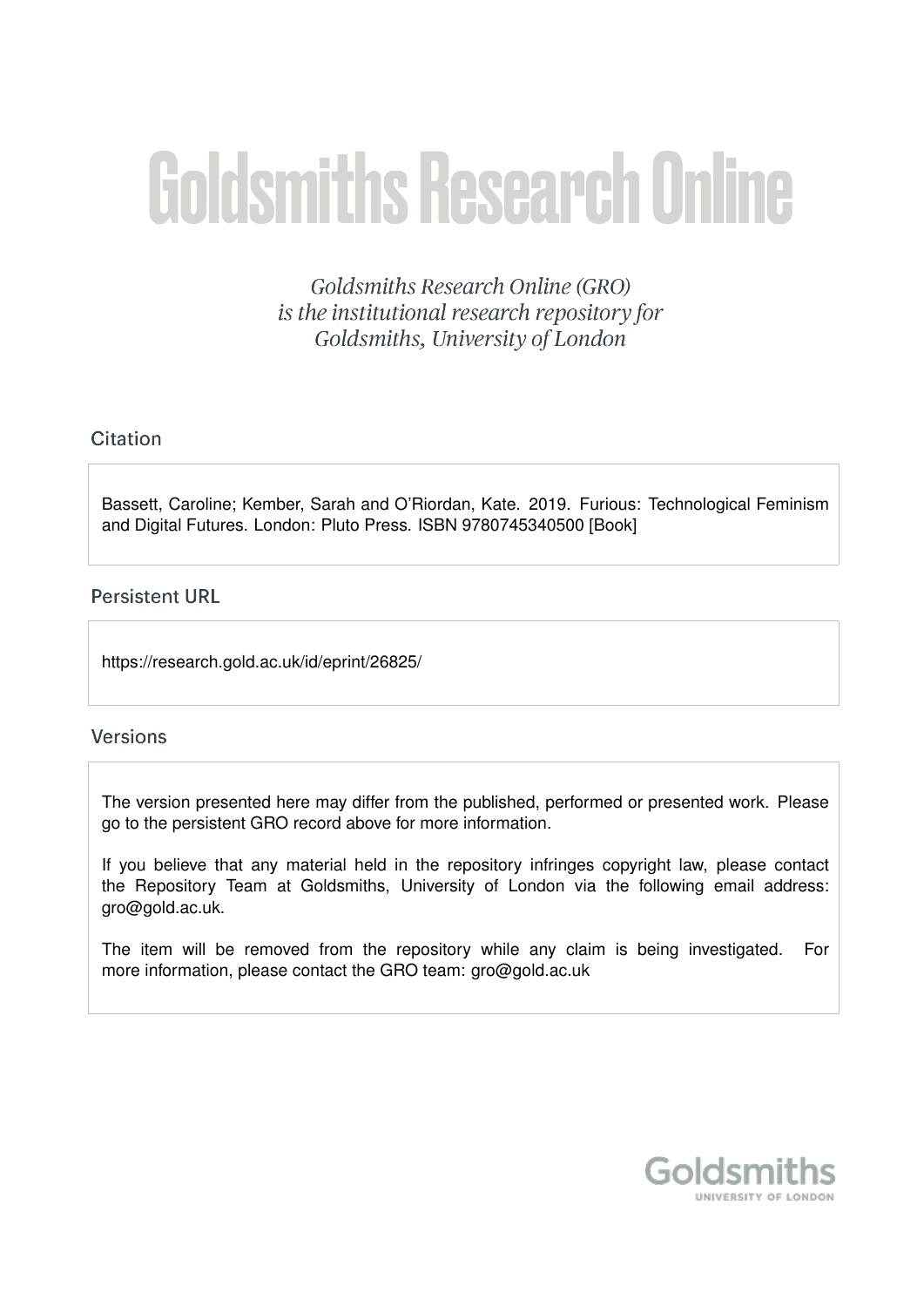# **Furious Technological Feminism and Digital Futures**

Caroline Bassett, Sarah Kember, Kate O'Riordan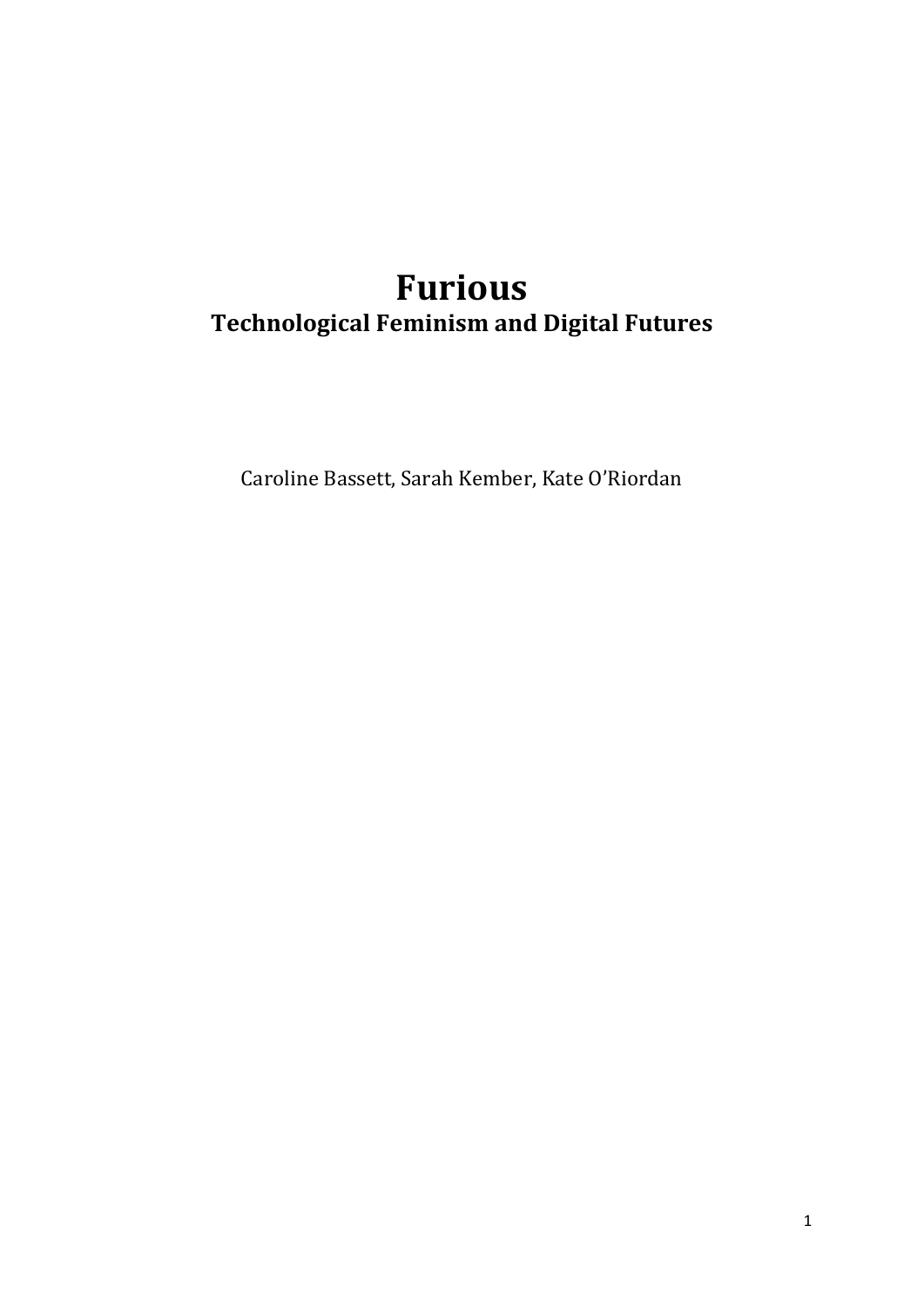#### **Preface**

*Furious: Technological Feminism and Digital Futures* is an angry feminist intervention disputing the masculinization of computational culture and cultural theory. It draws on feminist genealogies, traditions of writing and approaches to science and technology in order to provide an alternative to heavily material and object oriented turns and to the masculinism, scientism and anti-feminism that dominate both cultural and knowledge production.

The book highlights the need to contest the regressively gendered and very often sexist politics of digital media forms, practices and study. It stresses the need to counter ideologies of scientism and anti-feminism and to reconnect feminist practices of thinking and writing with the contemporary problematic in order to re-conceptualize digital media and broader technological futures, pervasive mediation and increasing automation.

Technological transformations are accelerating in the world. There is a tendency in digital technology and innovation to celebrate the new, to rely on the technical fix and to promise futures in which good consumers are empowered. Discourses of big data dominate in political, economic and educational fields as well as in practices of media consumption. At the same time, the fields of digital media and digital humanities scholarship have a tendency to venerate technical forms and essences and to adopt gendered writing and citation practices. This is marked by, for example, the way that critical theory is considered separate from feminist thought, and the way that the material turn, object orientation and scientism is valorized. In this context, it is important to intervene, to offer a critique, and to contest those writing practices and

2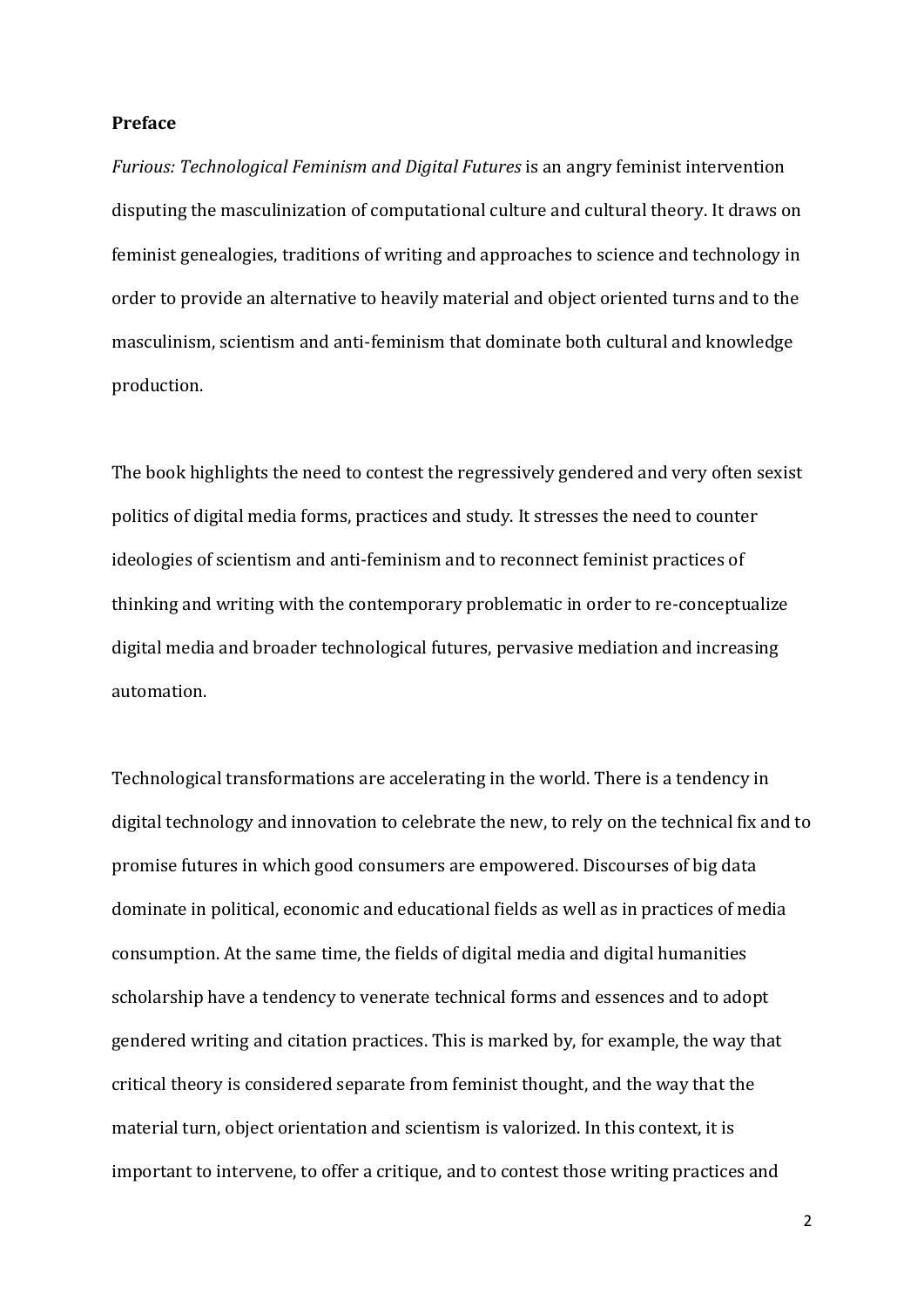politics. This book does so by foregrounding feminist traditions and contributions to media and cultural theory. Its aim is to offer alternative modes of knowledge production and to outline intersectional feminist values and visions of digital media and technological futures. *Furious: Technological Feminism and Digital Futures* frames the digital as a space of antagonism within which it is possible to rethink critical and political positions, including feminism. It does so in order to reformulate a sense of where we are, as differentiated subjects in technoculture, and to re-think what needs to be done.

The book operationalizes its critique through structure and writing styles as well as scholarship. A preface provides a guide into the mode of address adopted in the introductory chapter, which is followed by three inquiries and a conclusion. This first chapter intervenes in the field through a mode of feminist poetics drawn from a history of collaborations and forms of address within feminist writing. The three inquiry chapters which follow, do their work through an attention in turn to: 1) bodies and selves; 2) work and home; and 3) environment and world. The final chapter develops a set of propositions about futures, knowledge and technology. The text draws attention to questions of authorship and citation and stresses the validity of the modes of writing explored in the inquiry chapters.

Co-written by three leading scholars in the field of feminist media and science and technology studies, this book generates a playful, serious, writerly and furious tradition

3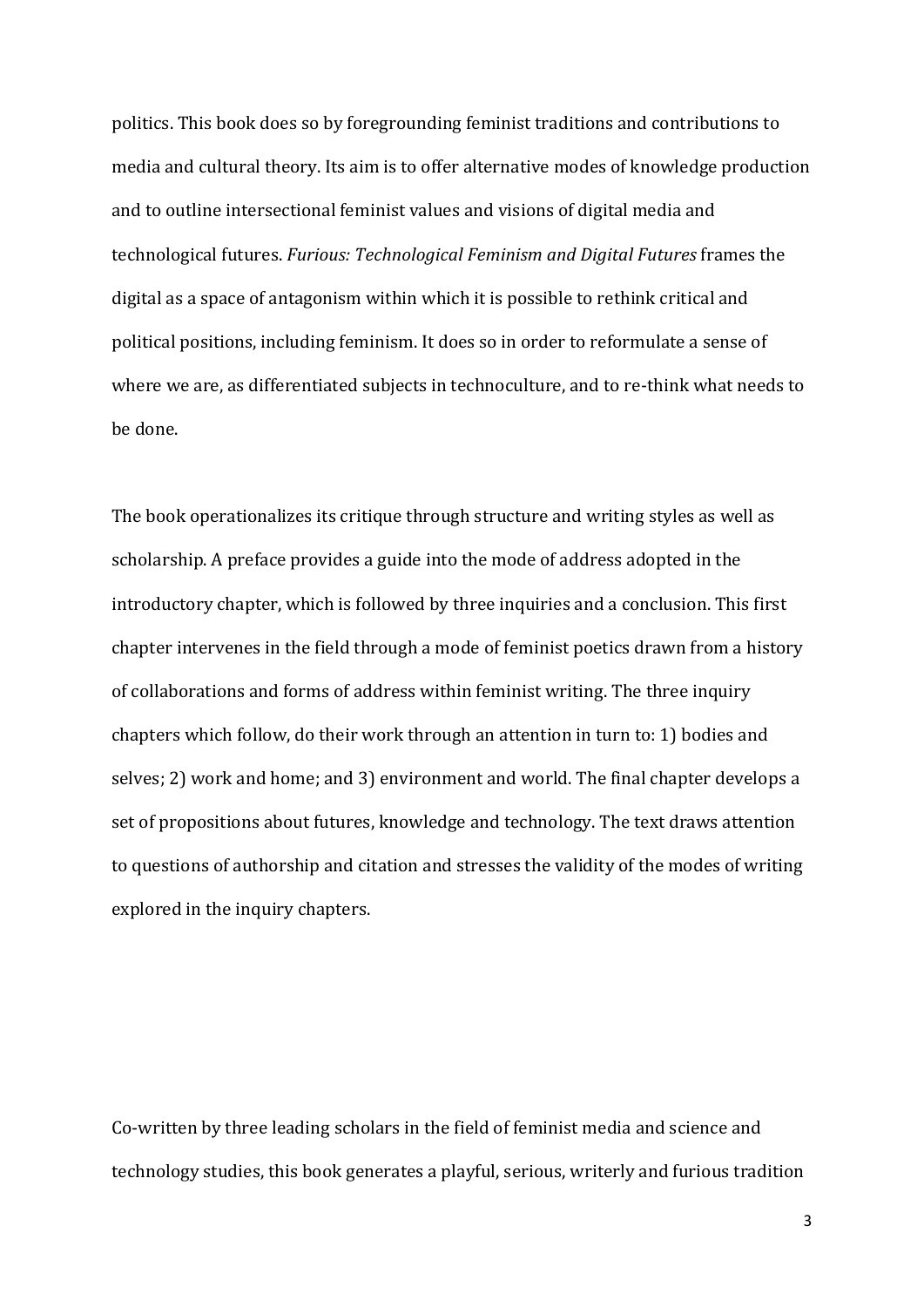of feminist writing and critique, in order to challenge the erasure of feminism and the (attendant) gendering of technological environments in the present, and in order contest the technocratic utopias that are too often aligned with media theory and masculine metaphysics.

The book's introduction is interventional in form and content. It is a form of poetic writing that recalls a specific tradition of feminist writing and that signals, thereby, an incursion into the current problematic, understood as the digital, or post-digital. Here, the authors outline a concern with the naturalization of the digital: of big data, smart things and computable everything. They identify a collusion in this respect, between industry and academia, and argue that too often media theorizing and technological fantasizing come together in the pursuit of beautiful abstractions – of unmediated things in themselves. Asking the rhetorical question of who needs language in a subjectless, extinct, object-oriented world, this chapter maintains that absenting ourselves, as humans (albeit as humans in differential relations with technology) from our own futures, engaging in fantasies in which an automated world inscribes itself, is a dangerous sleight of hand, a trick that feminist writing, that feminists writing together, might yet undo.

**Scale, Subject and Stories: Unreal Objects** examines the genome as a beautiful abstraction and a mode of technological fantasizing that scales up from one to many, the individual genome to the population and the species, promising future lives of preservation and post-human perfection. By re-scaling to the story of one particular subject, 'my mother', this chapter demonstrates how the fantasy of the genome as a thing in itself, an unreal object inscribing the future of life, is precisely a dangerous

4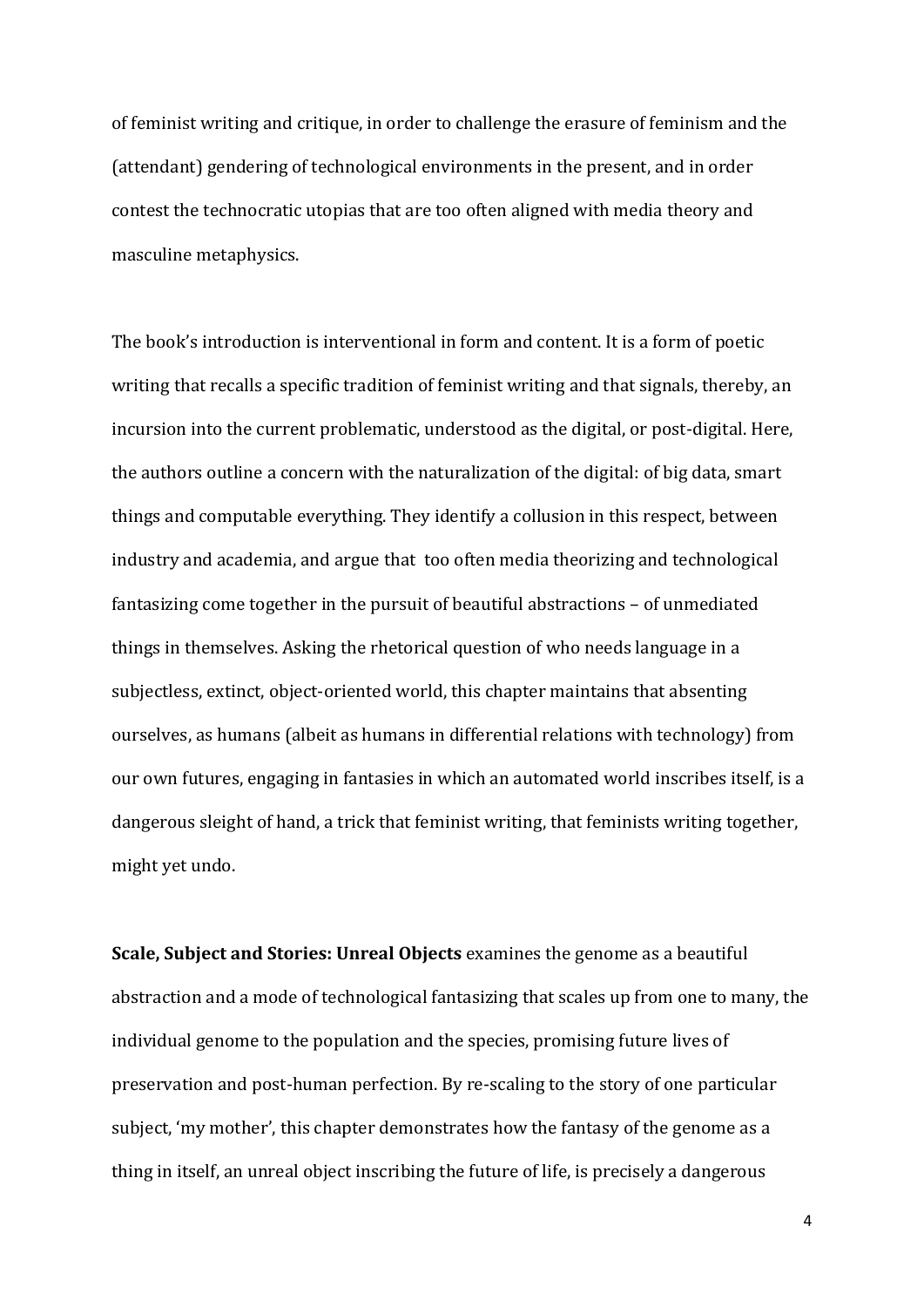sleight of hand, a fatal trick played on one life, a fable that this instance of feminists writing can reveal and re-story, but in this case, not undo.

**Bland Ambition? Automation's Missing Visions** revisits concepts of freedom and control, technological reduction and augmentation at a time when the automation of home and domestic work is once again accelerating, reproducing a nostalgically gendered narrative and iconography that demands feminist inquiry and intervention. It begins with a critique of automation fever – speculations about the end of work, for example – as both narrow in focus and lacking ambition, failing to see beyond gendered divisions of home and work, leisure and labour, production and reproduction. If automation fever (incorporating many current theories of accelerationism) offers familiar, linear, smooth and predictable passageways to the future, in which gender and social division no longer seem to matter, what alternate or missing visions might feminism offer? What more ambitious future might we imagine and what role does automation play in it?

**Driving At The Anthropocene, or, Let's Get Out of Here: How?** calls for an end to the circular, endgame scenarios of the Anthropocene, in which the survival of technological man ('there never was a technological woman') – of Man and his tools – is predicated on his extinction. It uses driving as a narratological device for thinking (driving at) and moving through the world differently, in between divisions of salvation and damnation, ends and beginnings; the rocks and hard places that trap some subjects more than others, precluding their mutual becoming in, and with the environment. Such entrapment, understood here as the futility and false universality of the "we're [all] fucked" version of the Anthropocene, recalls the Jewish, French Algerian, Feminist